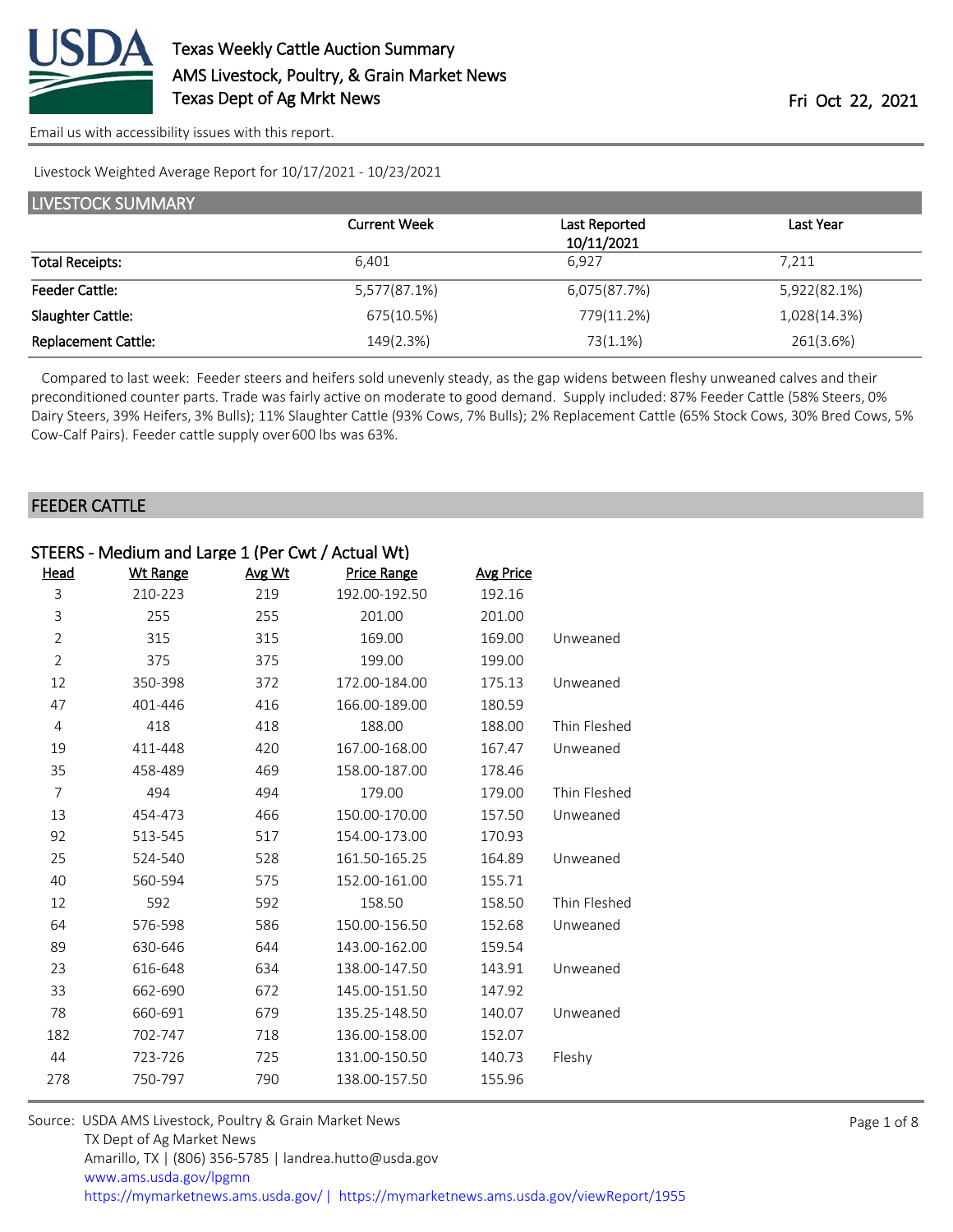

[Email us with accessibility issues with this report.](mailto:mars@ams.usda.gov?subject=508%20issue)

| 8              | 758     | 758 | 125.50        | 125.50 | Fleshy       |
|----------------|---------|-----|---------------|--------|--------------|
| 17             | 776-779 | 778 | 138.00-142.50 | 139.85 | Unweaned     |
| 92             | 803-844 | 820 | 134.00-153.35 | 150.28 |              |
| 17             | 818-828 | 820 | 134.00-145.00 | 142.39 | Fleshy       |
| 33             | 804     | 804 | 144.00        | 144.00 | Full         |
| 16             | 815     | 815 | 157.50        | 157.50 | Thin Fleshed |
| 10             | 828     | 828 | 119.50        | 119.50 | Unweaned     |
| 117            | 863-884 | 881 | 132.00-155.00 | 149.31 |              |
| 6              | 872     | 872 | 114.00        | 114.00 | Unweaned     |
| 4              | 900     | 900 | 140.00        | 140.00 |              |
| 13             | 933     | 933 | 140.00        | 140.00 | Full         |
| 4              | 918     | 918 | 122.50        | 122.50 | Unweaned     |
| $\overline{2}$ | 965     | 965 | 124.00        | 124.00 |              |

## STEERS - Medium and Large 1-2 (Per Cwt / Actual Wt)

| <b>Head</b>    | <b>Wt Range</b> | Avg Wt | <b>Price Range</b> | <b>Avg Price</b> |          |
|----------------|-----------------|--------|--------------------|------------------|----------|
| $\overline{2}$ | 278             | 278    | 175.00             | 175.00           |          |
| 11             | 310-340         | 334    | 170.00-175.00      | 174.07           |          |
| 12             | 370-395         | 385    | 172.50-177.00      | 174.89           |          |
| 10             | 415-445         | 430    | 165.00-178.00      | 171.37           |          |
| 36             | 450-495         | 470    | 163.00-168.00      | 164.95           |          |
| 6              | 476-498         | 483    | 126.00-128.00      | 127.31           | Unweaned |
| 96             | 500-540         | 524    | 144.00-166.50      | 162.36           |          |
| $\overline{2}$ | 508             | 508    | 148.00             | 148.00           | Fancy    |
| 26             | 558-576         | 571    | 145.00-154.00      | 151.03           |          |
| 22             | 550-596         | 581    | 135.00-140.00      | 136.21           | Unweaned |
| 197            | 610-640         | 631    | 134.00-158.50      | 152.48           |          |
| 29             | 601             | 601    | 129.00             | 129.00           | Fleshy   |
| 16             | 614-647         | 634    | 127.00-143.00      | 131.07           | Unweaned |
| 27             | 672-693         | 690    | 133.00-140.00      | 135.66           |          |
| 6              | 676             | 676    | 127.00             | 127.00           | Unweaned |
| 252            | 700-748         | 727    | 134.00-157.75      | 156.90           |          |
| 46             | 739             | 739    | 122.50             | 122.50           | Fleshy   |
| $\overline{2}$ | 708             | 708    | 131.00             | 131.00           | Unweaned |
| 84             | 758-798         | 765    | 130.00-149.50      | 143.93           |          |
| 16             | 755-758         | 758    | 130.00-137.50      | 137.03           | Unweaned |
| 44             | 831             | 831    | 144.00             | 144.00           |          |
| $\overline{7}$ | 831             | 831    | 129.00             | 129.00           | Full     |
| 8              | 835             | 835    | 110.00             | 110.00           | Unweaned |
|                |                 |        |                    |                  |          |

### STEERS - Medium and Large 2 (Per Cwt / Actual Wt) Head Wt Range Avg Wt Price Range Avg Price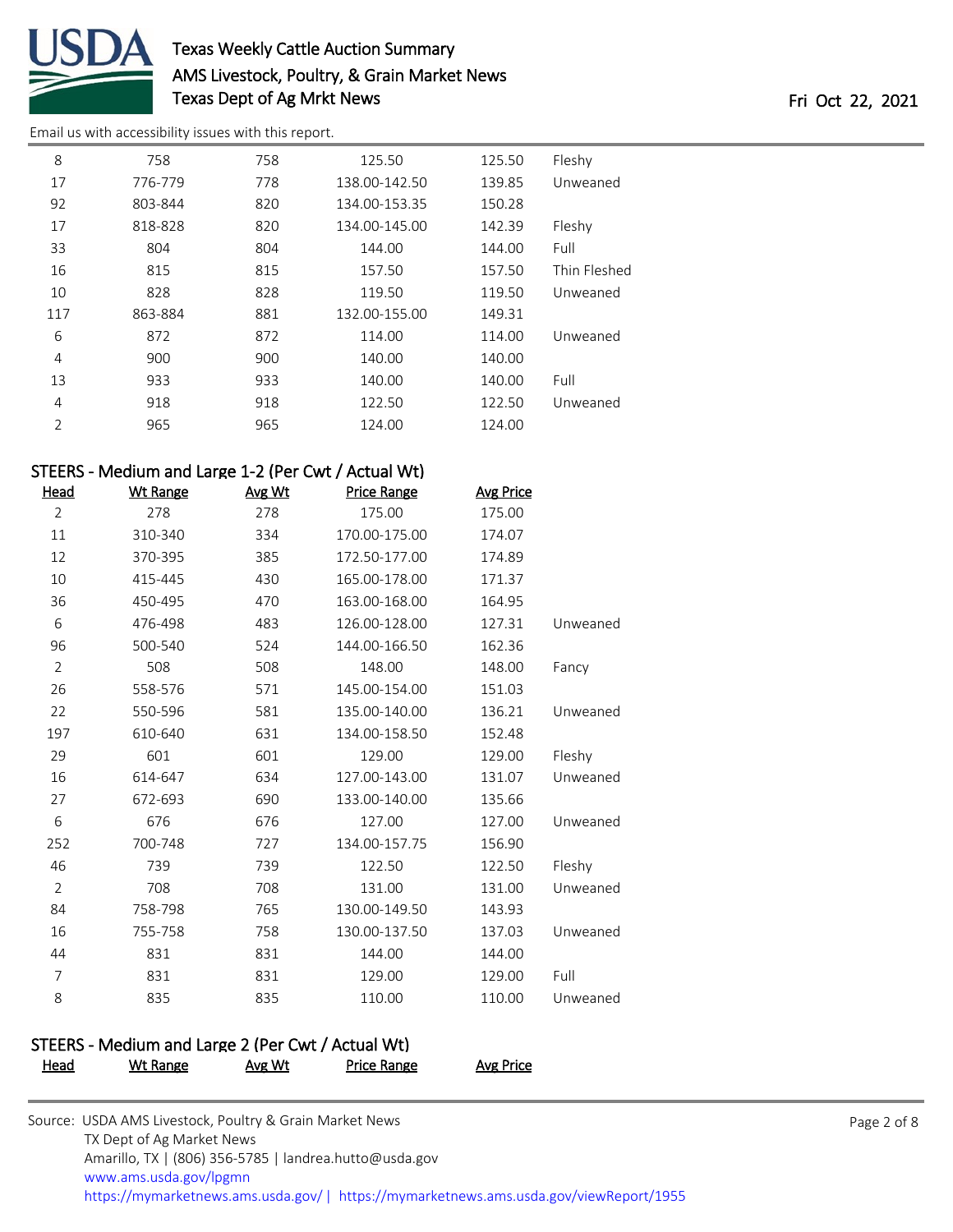

[Email us with accessibility issues with this report.](mailto:mars@ams.usda.gov?subject=508%20issue)

| 3              | 238     | 238 | 157.50        | 157.50 |          |
|----------------|---------|-----|---------------|--------|----------|
| 18             | 250-292 | 278 | 130.00-165.00 | 148.51 |          |
| $\overline{2}$ | 323     | 323 | 162.00        | 162.00 |          |
| 12             | 367-395 | 377 | 156.00-168.00 | 161.95 |          |
| 5              | 402-425 | 411 | 140.00-158.00 | 147.44 |          |
| 4              | 458-490 | 474 | 142.00-143.00 | 142.52 |          |
| 17             | 500-540 | 514 | 130.00-141.00 | 135.91 |          |
| 8              | 523     | 523 | 125.00        | 125.00 | Unweaned |
| 14             | 550-590 | 566 | 131.00-136.00 | 134.96 |          |
| $\mathbf{1}$   | 550     | 550 | 124.00        | 124.00 | Unweaned |
| 18             | 600-637 | 619 | 122.00-129.00 | 126.03 |          |
| 22             | 650-695 | 659 | 122.00-131.00 | 125.61 |          |
| 11             | 700-723 | 716 | 127.00-135.00 | 132.32 |          |
| 4              | 778-795 | 787 | 122.00-124.00 | 122.99 |          |
| 4              | 809     | 809 | 121.00        | 121.00 |          |

## STEERS - Medium and Large 2-3 (Per Cwt / Actual Wt)

| Head | Wt Range | Avg Wt | Price Range   | Avg Price |
|------|----------|--------|---------------|-----------|
|      | 310      | 310    | 122.00        | 122.00    |
| ς    | 397      | 397    | 115.00        | 115.00    |
| 8    | 430      | 430    | 129.00-139.00 | 134.25    |
|      | 453      | 453    | 124.00        | 124.00    |
| 37   | 534      | 534    | 114.00        | 114.00    |

### STEERS - Medium 2-3 (Per Cwt / Actual Wt)

| Head | Wt Range | <u>Avg Wt</u> | Price Range | <b>Avg Price</b> |
|------|----------|---------------|-------------|------------------|
|      |          |               | 110.00      | 110.00           |

### DAIRY STEERS - Small 4 (Per Cwt / Actual Wt)

| Head | Wt Range | Avg Wt | <b>Price Range</b> | <b>Avg Price</b> |
|------|----------|--------|--------------------|------------------|
|      | 464      | 464    | 35.00              | 35.00            |
|      | 681      | 681    | 30.00              | 30.00            |

## HEIFERS - Medium and Large 1 (Per Cwt / Actual Wt)

| <u>Head</u> | <b>Wt Range</b> | Avg Wt | <b>Price Range</b> | <b>Avg Price</b> |          |
|-------------|-----------------|--------|--------------------|------------------|----------|
| 6           | 287             | 287    | 163.00             | 163.00           | Unweaned |
| 1           | 320             | 320    | 154.00             | 154.00           | Unweaned |
| 13          | 361             | 361    | 155.00             | 155.00           |          |
| 18          | 361-394         | 381    | 151.00-159.75      | 156.53           | Unweaned |
| 61          | 405-441         | 424    | 134.00-157.00      | 144.58           |          |
| 3           | 443             | 443    | 130.00             | 130.00           | Fleshy   |
| 4           | 440-443         | 442    | 141.00-145.00      | 143.01           | Unweaned |
|             |                 |        |                    |                  |          |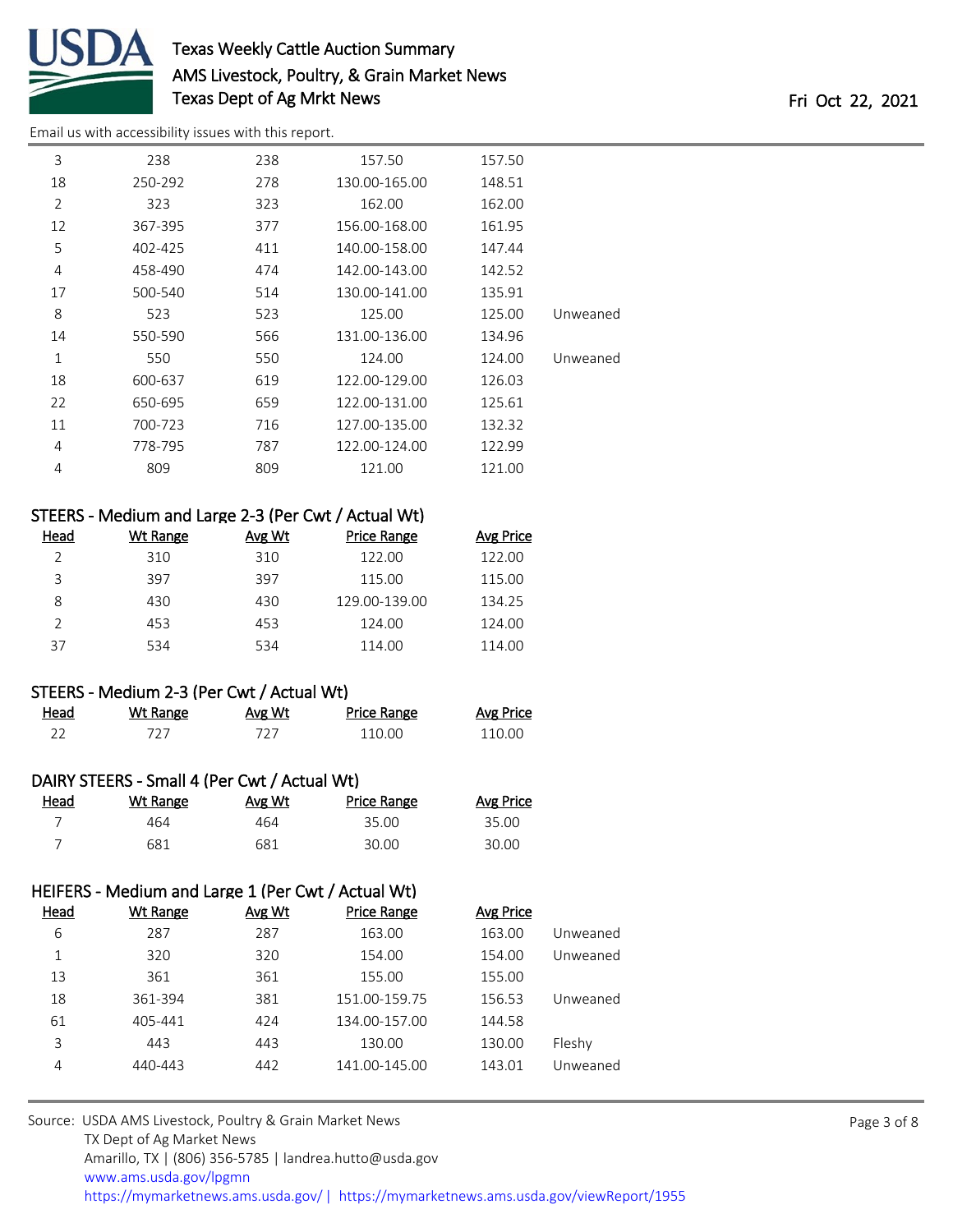

[Email us with accessibility issues with this report.](mailto:mars@ams.usda.gov?subject=508%20issue)

| 43             | 458-491 | 479  | 146.00-156.00 | 148.14 |          |
|----------------|---------|------|---------------|--------|----------|
| 9              | 477     | 477  | 144.00        | 144.00 | Unweaned |
| 78             | 502-543 | 524  | 131.00-149.00 | 140.78 |          |
| 8              | 540     | 540  | 126.00        | 126.00 | Unweaned |
| 42             | 563-587 | 578  | 133.00-149.50 | 141.80 |          |
| 66             | 555-588 | 561  | 137.50-139.50 | 138.60 | Fleshy   |
| 11             | 570-597 | 586  | 124.00-135.00 | 127.20 | Unweaned |
| 29             | 615-642 | 620  | 140.00-147.00 | 142.39 |          |
| 19             | 631     | 631  | 125.50        | 125.50 | Fleshy   |
| 128            | 601-648 | 633  | 125.00-133.50 | 130.67 | Unweaned |
| 46             | 670-688 | 681  | 133.00-144.00 | 139.76 |          |
| $\overline{4}$ | 683     | 683  | 129.00        | 129.00 | Fleshy   |
| 54             | 656-678 | 659  | 125.00-132.00 | 128.16 | Unweaned |
| 240            | 710-735 | 718  | 116.00-150.10 | 146.41 |          |
| 8              | 703     | 703  | 120.00        | 120.00 | Fleshy   |
| 6              | 733     | 733  | 122.00        | 122.00 | Unweaned |
| 46             | 756-772 | 764  | 119.00-141.00 | 134.48 |          |
| 5              | 763     | 763  | 110.00        | 110.00 | Fleshy   |
| 11             | 755     | 755  | 110.00        | 110.00 | Unweaned |
| 46             | 803-840 | 821  | 121.00-140.00 | 136.90 |          |
| 9              | 844     | 844  | 120.00        | 120.00 | Full     |
| 56             | 878-888 | 884  | 126.75-140.50 | 136.31 |          |
| 10             | 933     | 933  | 128.50        | 128.50 |          |
| 10             | 1014    | 1014 | 122.25        | 122.25 |          |
| $\overline{2}$ | 1130    | 1130 | 110.00        | 110.00 |          |

### HEIFERS - Medium and Large 1-2 (Per Cwt / Actual Wt)

| <b>Wt Range</b> | Avg Wt | <b>Price Range</b> | <b>Avg Price</b> |          |
|-----------------|--------|--------------------|------------------|----------|
| 330             | 330    | 141.00             | 141.00           | Unweaned |
| 373-385         | 379    | 140.00-146.00      | 143.05           |          |
| 360-383         | 369    | 140.00-143.00      | 141.76           | Unweaned |
| 400-441         | 421    | 126.00-149.00      | 137.51           |          |
| 430             | 430    | 130.00             | 130.00           | Unweaned |
| 453-466         | 462    | 120.00-142.00      | 131.26           |          |
| 472             | 472    | 128.00             | 128.00           | Unweaned |
| 505-545         | 525    | 120.00-132.00      | 126.95           |          |
| 515-541         | 530    | 120.00-130.00      | 125.89           | Unweaned |
| 553-590         | 572    | 121.00-132.50      | 128.52           |          |
| 592-595         | 593    | 125.00-128.50      | 127.86           | Unweaned |
| 600-641         | 627    | 119.00-129.00      | 124.69           |          |
| 631             | 631    | 115.00             | 115.00           | Unweaned |
| 650-690         | 665    | 119.50-129.00      | 123.09           |          |
|                 |        |                    |                  |          |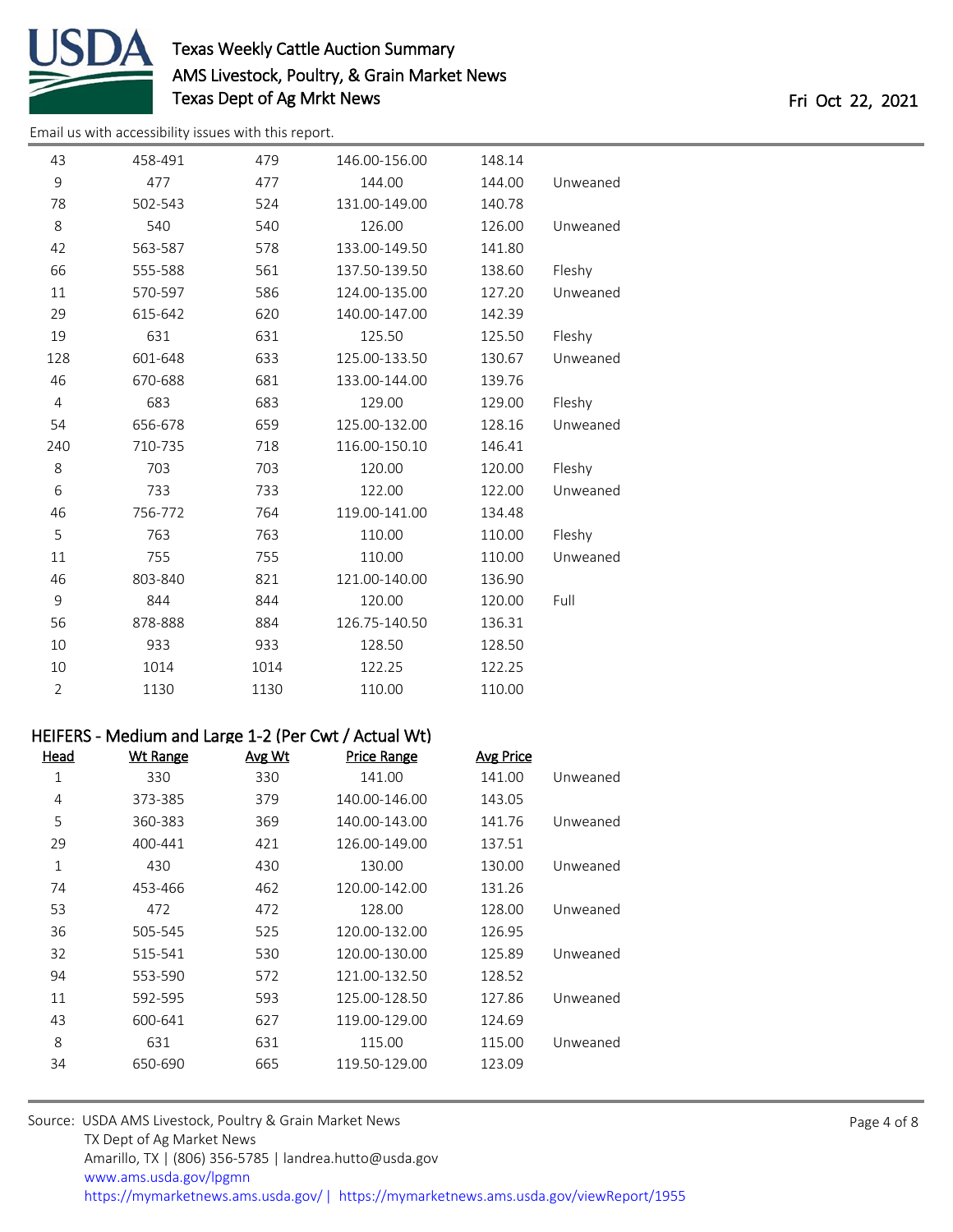

[Email us with accessibility issues with this report.](mailto:mars@ams.usda.gov?subject=508%20issue)

| 14 | 668-690 | 680 | 115.00-120.00 | 117.17 | Unweaned |
|----|---------|-----|---------------|--------|----------|
| 10 | 723-738 | 726 | 110.00-132.00 | 127.53 |          |
| 16 | 728-739 | 733 | 120.00-130.00 | 125.59 | Unweaned |
| 3  | 768     | 768 | 126.00        | 126.00 | Unweaned |
| 34 | 841     | 841 | 138.00        | 138.00 |          |
| 11 | 820     | 820 | 120.00        | 120.00 | Full     |
|    |         |     |               |        |          |

## HEIFERS - Medium and Large 2 (Per Cwt / Actual Wt)

| <u>Head</u>    | <b>Wt Range</b> | Avg Wt | <b>Price Range</b> | <b>Avg Price</b> |          |
|----------------|-----------------|--------|--------------------|------------------|----------|
| 3              | 245             | 245    | 120.00             | 120.00           |          |
| 2              | 275             | 275    | 127.50             | 127.50           |          |
| 26             | 312-348         | 322    | 110.00-138.00      | 122.15           |          |
| 14             | 385-395         | 388    | 105.00-135.00      | 113.19           |          |
| 8              | 383             | 383    | 136.00             | 136.00           | Unweaned |
| 6              | 405-435         | 425    | 128.00-133.00      | 130.27           |          |
| 17             | 469-498         | 480    | 127.00-132.00      | 130.12           |          |
| 11             | 473-498         | 480    | 115.00-120.00      | 117.97           | Unweaned |
| 13             | 515-540         | 530    | 110.00-115.00      | 113.30           |          |
| 16             | 559-594         | 570    | 113.00-118.00      | 115.84           |          |
| 3              | 555-573         | 567    | 120.00             | 120.00           | Unweaned |
| $\overline{2}$ | 615             | 615    | 116.00             | 116.00           |          |
| 3              | 605             | 605    | 110.00             | 110.00           | Unweaned |
| 21             | 653-674         | 661    | 108.00-125.50      | 119.87           |          |
| 1              | 650             | 650    | 110.00             | 110.00           | Unweaned |
| 1              | 700             | 700    | 110.00             | 110.00           | Unweaned |
| 3              | 775             | 775    | 111.00             | 111.00           | Unweaned |

### HEIFERS - Medium and Large 2-3 (Per Cwt / Actual Wt)

| Head | Wt Range | Avg Wt | <b>Price Range</b> | Avg Price |
|------|----------|--------|--------------------|-----------|
|      | 829      |        | 100.00             | 100.00    |

### BULLS - Medium and Large 1 (Per Cwt / Actual Wt) Head Wt Range Avg Wt Price Range Avg Price 388 388 166.00 166.00 475 475 179.00 179.00 544 544 160.00 160.00 567 567 140.00 140.00 601 601 132.00 132.00 Unweaned

|             | BULLS - Medium and Large 1-2 (Per Cwt / Actual Wt) |        |                    |           |  |
|-------------|----------------------------------------------------|--------|--------------------|-----------|--|
| <u>Head</u> | Wt Range                                           | Avg Wt | <b>Price Range</b> | Avg Price |  |
|             | 490.                                               | 490.   | 125.00             | 125.00    |  |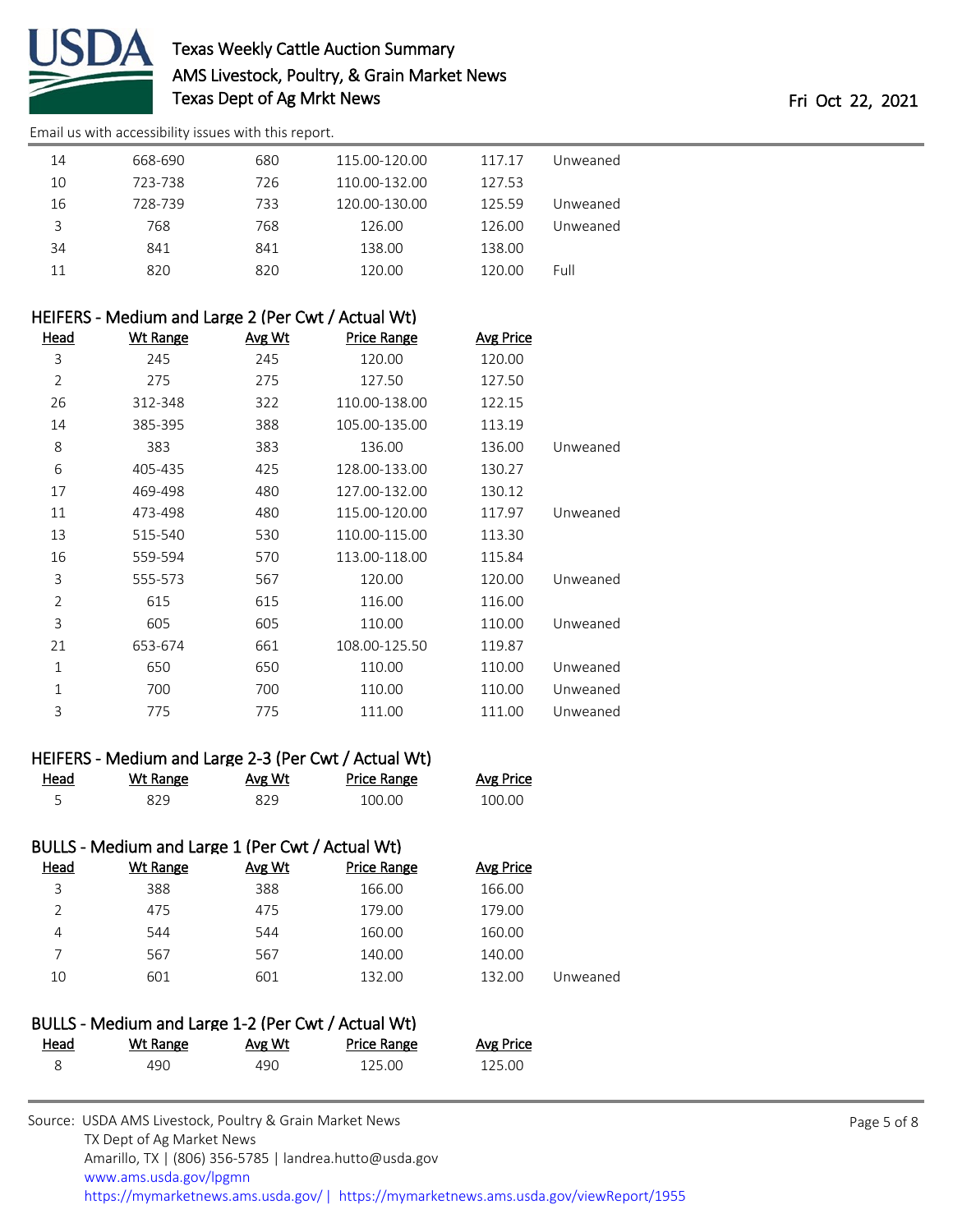

[Email us with accessibility issues with this report.](mailto:mars@ams.usda.gov?subject=508%20issue)

| 38 | 557-568 | 566 | 117.50-127.50 | 125.95 |  |
|----|---------|-----|---------------|--------|--|
|    | 619     |     | 130.00        | 130.00 |  |

### BULLS - Medium and Large 2 (Per Cwt / Actual Wt)

| Head | <b>Wt Range</b> | Avg Wt | <b>Price Range</b> | Avg Price |
|------|-----------------|--------|--------------------|-----------|
|      | 418-435         | 428    | 130.00-143.00      | 134.92    |
| 9    | 453-497         | 478    | 139.00-143.00      | 141.19    |
| 4    | 515             | 515    | 126.00-127.00      | 126.50    |
| 9    | 564-588         | 576    | 122.00-129.00      | 124.94    |
| 2    | 610             | 610    | 108.00             | 108.00    |
| 8    | 675-698         | 687    | 103.00-119.00      | 108.54    |
| 4    | 733-740         | 737    | 102.00-103.00      | 102.50    |
| 8    | 755-771         | 764    | 95.00-103.00       | 98.71     |
| 2    | 835             | 835    | 96.00              | 96.00     |
| 4    | 875-890         | 883    | 92.00-93.00        | 92.50     |
|      |                 |        |                    |           |

### SLAUGHTER CATTLE

### COWS - Breaker 75-80% (Per Cwt / Actual Wt)

| <u>Head</u> | Wt Range  | Avg Wt | Price Range | Avg Price | Dressing |
|-------------|-----------|--------|-------------|-----------|----------|
| 18          | 1315-1785 | 1527   | 54.00-68.50 | 63.79     | Average  |
| 18          | 1500-1716 | 1602   | 65.00-72.00 | 68.82     | High     |

### COWS - Boner 80-85% (Per Cwt / Actual Wt)

| Head | Wt Range  | Avg Wt | Price Range | Avg Price | Dressing |
|------|-----------|--------|-------------|-----------|----------|
| 60   | 1095-1680 | 1269   | 54 25-68 00 | 62.58     | Average  |
| 54   | 1195-1475 | 1306   | 62 50-75 50 | 70.18     | High     |
| 26   | 1123-1395 | 1302   | 55.00-60.50 | 5715      | Low      |

### COWS - Lean 85-90% (Per Cwt / Actual Wt)

| <b>Head</b> | Wt Range  | Avg Wt | <b>Price Range</b> | Avg Price | <b>Dressing</b>      |
|-------------|-----------|--------|--------------------|-----------|----------------------|
| 83          | 880-1350  | 1131   | 50.50-60.00        | 54.56     | Average              |
| 23          | 843-995   | 935    | 36.00-52.00        | 39.83     | Average Light Weight |
| 28          | 1020-1275 | 1134   | 58.00-63.00        | 61.21     | High                 |
| 28          | 935-1450  | 1065   | 40.00-52.50        | 46.55     | Low                  |
| 12          | 805-928   | 876    | 26.00-32.00        | 31.01     | Low Light Weight     |
| 46          | 963-1255  | 1023   | 37.50-40.00        | 38.11     | Very Low             |
|             |           |        |                    |           |                      |

|      | BULLS - 1 (Per Cwt / Actual Wt) |        |             |           |          |
|------|---------------------------------|--------|-------------|-----------|----------|
| Head | Wt Range                        | Avg Wt | Price Range | Avg Price | Dressing |
| q    | 1550-2095                       | 1771   | 80.00-93.00 | 85.59     | Average  |
| 5    | 1240-1435                       | 1340   | 67.00-82.00 | 75.29     | Low      |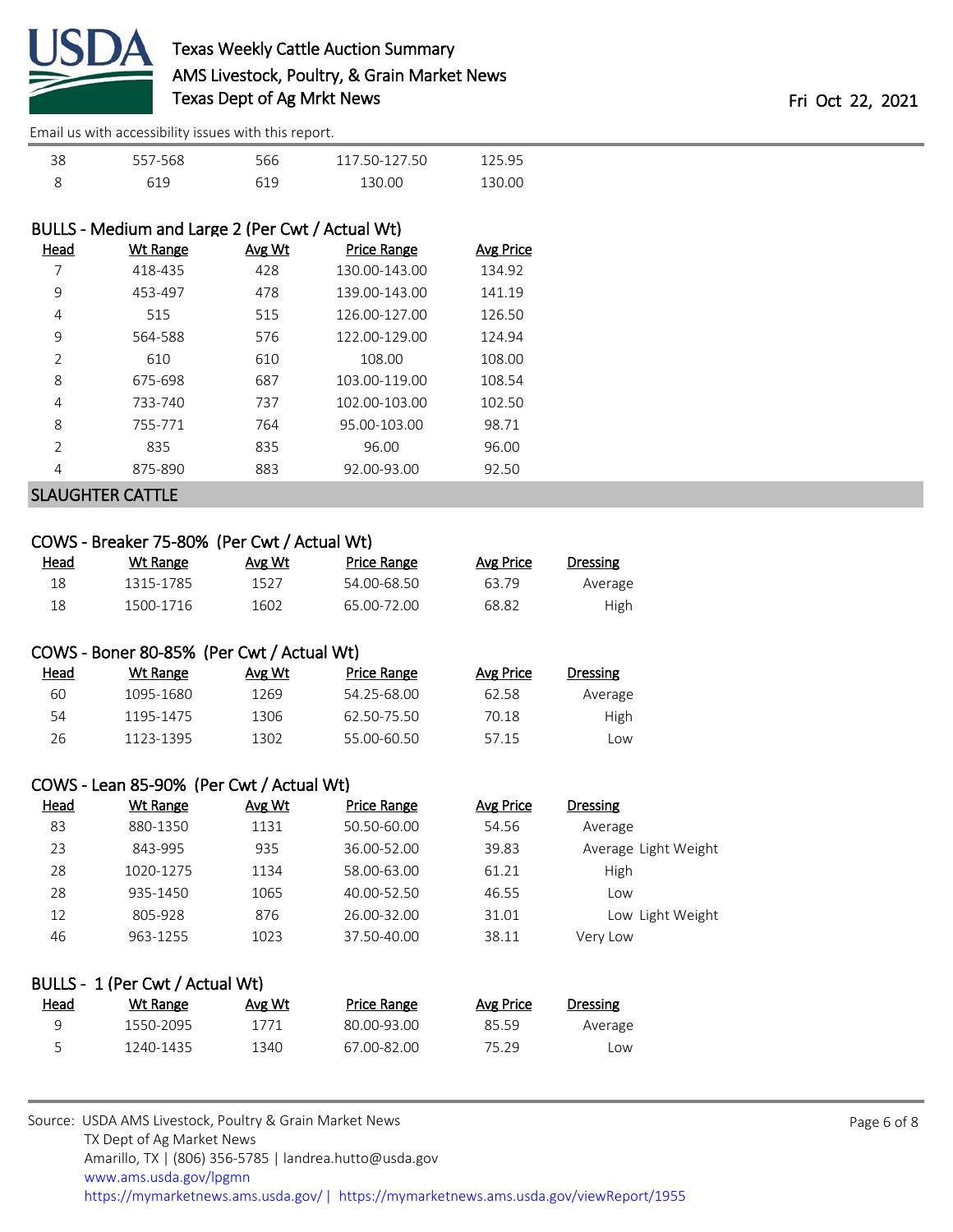

[Email us with accessibility issues with this report.](mailto:mars@ams.usda.gov?subject=508%20issue)

| BULLS - 1-2 (Per Cwt / Actual Wt) | <b>Wt Range</b> |                | Avg Wt          |                                                         |                           |                     |              |
|-----------------------------------|-----------------|----------------|-----------------|---------------------------------------------------------|---------------------------|---------------------|--------------|
| <u>Head</u><br>4                  | 1470-1800       |                | 1646            | <b>Price Range</b><br>75.00-82.50                       | <b>Avg Price</b><br>78.50 | Dressing<br>Average |              |
| 14                                | 1160-2270       |                | 1440            | 50.00-75.00                                             | 66.03                     | Low                 |              |
|                                   |                 |                |                 |                                                         |                           |                     |              |
| REPLACEMENT CATTLE                |                 |                |                 |                                                         |                           |                     |              |
|                                   |                 |                |                 |                                                         |                           |                     |              |
|                                   |                 |                |                 | STOCK COWS - Medium and Large 1 (Per Cwt / Actual Wt)   |                           |                     |              |
| <u>Age</u>                        | <b>Stage</b>    | <u>Head</u>    | <b>Wt Range</b> | Avg Wt                                                  | <b>Price Range</b>        | <b>Avg Price</b>    |              |
| $<$ 2                             | $\circ$         | $\overline{2}$ | 840-870         | 855                                                     | 107.00-115.00             | 110.93              |              |
|                                   |                 |                |                 | STOCK COWS - Medium and Large 1-2 (Per Cwt / Actual Wt) |                           |                     |              |
| <u>Age</u>                        | <b>Stage</b>    | <b>Head</b>    | <b>Wt Range</b> | Avg Wt                                                  | <b>Price Range</b>        | <b>Avg Price</b>    |              |
| $<$ 2                             | $\circ$         | $\mathsf{3}$   | 750-770         | 763                                                     | 90.00-97.00               | 92.29               |              |
| $2 - 4$                           | $\circ$         | 6              | 750-860         | 797                                                     | 79.00-88.00               | 83.91               |              |
| $5 - 8$                           | $\circ$         | 14             | 905-1550        | 1101                                                    | 60.00-68.00               | 64.53               |              |
| >5                                | $\circ$         | 21             | 918-1535        | 1120                                                    | 51.00-59.00               | 54.13               |              |
|                                   |                 |                |                 |                                                         |                           |                     |              |
|                                   |                 |                |                 | STOCK COWS - Medium and Large 2 (Per Cwt / Actual Wt)   |                           |                     |              |
| <u>Age</u>                        | <b>Stage</b>    | <b>Head</b>    | <b>Wt Range</b> | Avg Wt                                                  | <b>Price Range</b>        | <b>Avg Price</b>    |              |
| $2 - 8$                           | $\circ$         | 15             | 815-1108        | 1004                                                    | 39.00-46.50               | 42.85               | Thin Fleshed |
|                                   |                 |                |                 |                                                         |                           |                     |              |
|                                   |                 |                |                 | STOCK COWS - Medium and Large 2-3 (Per Cwt / Actual Wt) |                           |                     |              |
| <u>Age</u>                        | <b>Stage</b>    | <u>Head</u>    | <b>Wt Range</b> | Avg Wt                                                  | <b>Price Range</b>        | <b>Avg Price</b>    |              |
| $2 - 8$                           | $\circ$         | 8              | 549-855         | 661                                                     | 20.00-34.00               | 28.53               |              |
| $2 - 8$                           | $\circ$         | $\mathbf{3}$   | 715-735         | 727                                                     | 30.00-33.00               | 30.98               | Thin Fleshed |
|                                   |                 |                |                 |                                                         |                           |                     |              |
|                                   |                 |                |                 | BRED COWS - Medium and Large 1 (Per Head / Actual Wt)   |                           |                     |              |
| <u>Age</u>                        | <b>Stage</b>    | <u>Head</u>    | <b>Wt Range</b> | Avg Wt                                                  | <b>Price Range</b>        | <b>Avg Price</b>    |              |
| $2 - 4$                           | T1              | $\mathbf{1}$   | 1140            | 1140                                                    | 900.00                    | 900.00              |              |
| $2 - 4$                           | T <sub>2</sub>  | $\mathbf{1}$   | 1040            | 1040                                                    | 810.00                    | 810.00              |              |
| $5 - 8$                           | T <sub>3</sub>  | $\mathbf 1$    | 1240            | 1240                                                    | 960.00                    | 960.00              |              |
|                                   |                 |                |                 |                                                         |                           |                     |              |
|                                   |                 |                |                 | BRED COWS - Medium and Large 1-2 (Per Head / Actual Wt) |                           |                     |              |
| <u>Age</u>                        | <b>Stage</b>    | <u>Head</u>    | <b>Wt Range</b> | Avg Wt                                                  | <b>Price Range</b>        | <b>Avg Price</b>    |              |
| $2 - 4$                           | $T1-2$          | 6              | 1308            | 1308                                                    | 1100.00                   | 1100.00             |              |
| $2 - 8$                           | $T2-3$          | 10             | 1035-1390       | 1173                                                    | 1000.00-1200.00           | 1068.64             |              |
|                                   |                 |                |                 |                                                         |                           |                     |              |
|                                   |                 |                |                 | BRED COWS - Medium and Large 2 (Per Head / Actual Wt)   |                           |                     |              |
| <u>Age</u>                        | <b>Stage</b>    | Head           | <b>Wt Range</b> | Avg Wt                                                  | <b>Price Range</b>        | <b>Avg Price</b>    |              |
| $2 - 8$                           | $T2-3$          | 14             | 940-1315        | 1146                                                    | 800.00-960.00             | 876.63              |              |

## COW-CALF PAIRS - Medium and Large 1-2 w/ 150-300 lbs calf (Per Family / Actual Wt)

| Source: USDA AMS Livestock, Poultry & Grain Market News                                |
|----------------------------------------------------------------------------------------|
| TX Dept of Ag Market News                                                              |
| Amarillo, TX   (806) 356-5785   landrea.hutto@usda.gov                                 |
| www.ams.usda.gov/lpgmn                                                                 |
| https://mymarketnews.ams.usda.gov/   https://mymarketnews.ams.usda.gov/viewReport/1955 |